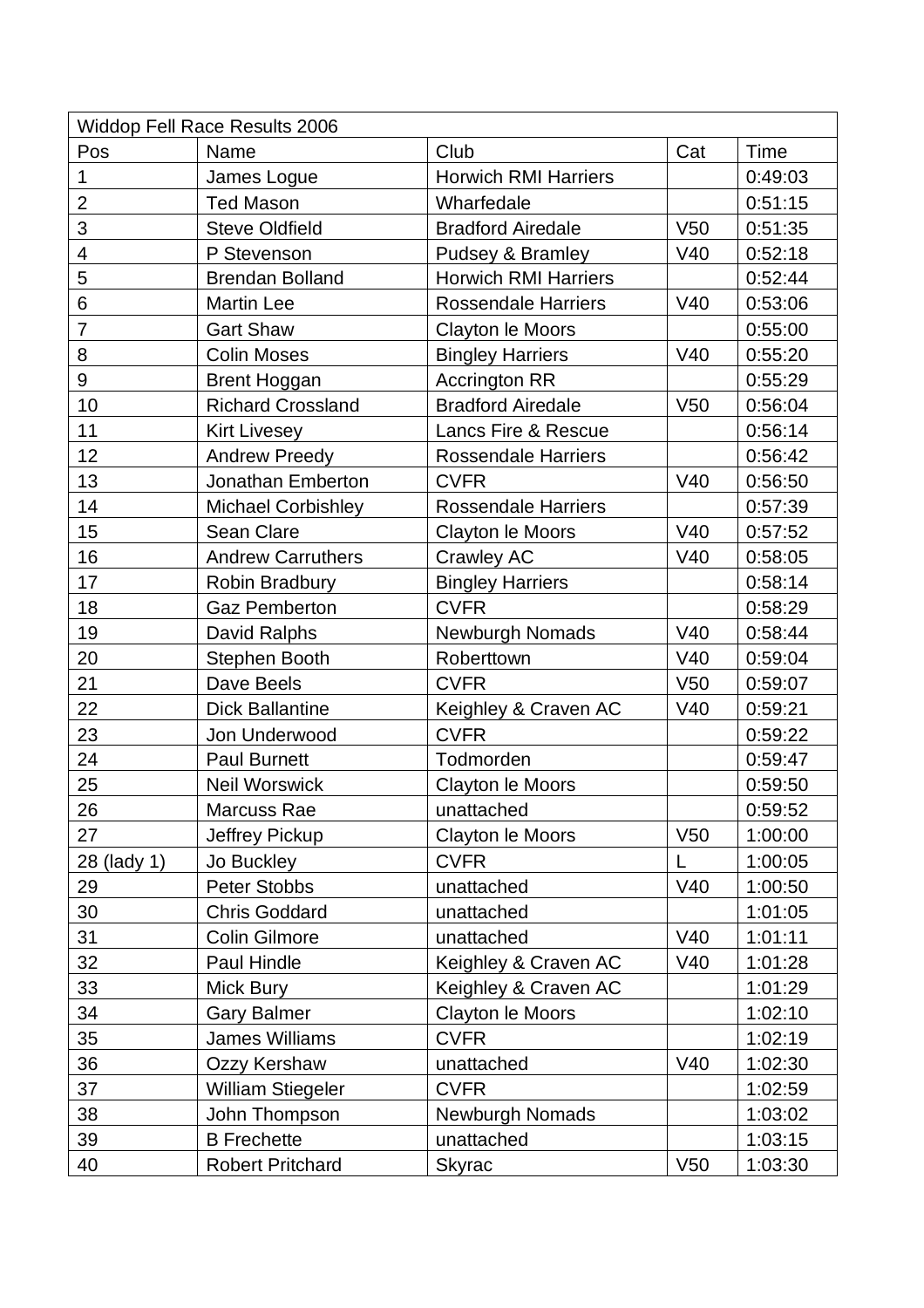| 41           | <b>Phil Scarf</b>        | <b>CVFR</b>                | V40             | 1:03:32 |
|--------------|--------------------------|----------------------------|-----------------|---------|
| 42           | Lee Shimwell             | <b>CVFR</b>                |                 | 1:03:35 |
| 43           | <b>Dick Spendlove</b>    | <b>CVFR</b>                | <b>V60</b>      | 1:03:41 |
| 44           | <b>Andy Quickfall</b>    | Newburgh Nomads            | V40             | 1:04:03 |
| 45           | Dave Reynolds            | Newburgh Nomads            | V40             | 1:04:10 |
| 46           | David Bate               | Clayton le Moors           |                 | 1:04:13 |
| 47           | <b>Tim Hayles</b>        | <b>Halifax Harriers</b>    |                 | 1:04:20 |
| 48           | Jeremy Wilkinson         | <b>CVFR</b>                |                 | 1:04:36 |
| 49           | lan Thornham             | <b>Stainland Lions</b>     | V40             | 1:04:53 |
| 50           | Duncan Pickup            | unattached                 | V40             | 1:05:12 |
| 51           | <b>Lionel Sands</b>      | unattached                 | V <sub>50</sub> | 1:05:28 |
| 52 (lady 2)  | <b>Molly Ralphson</b>    | Trawden                    | L               | 1:05:32 |
| 53 (lady 3)  | <b>Tracy Mitchell</b>    | Clayton le Moors           | L               | 1:05:36 |
| 54           | Roy Gardner              | Saddleworth                | V40             | 1:05:59 |
| 55 (lady 4)  | Clare Kenny              | <b>CVFR</b>                | <b>LV40</b>     | 1:06:07 |
| 56           | <b>Rod Sutcliffe</b>     | <b>CVFR</b>                | V <sub>50</sub> | 1:06:13 |
| 57           | Ian Hutchinson           | <b>Bowland</b>             | V40             | 1:06:15 |
| 58           | Nick Murphy              | <b>CVFR</b>                | V40             | 1:06:27 |
| 59 (lady 5)  | Natasha Fellows          | <b>Eryri Harriers</b>      | L               | 1:06:34 |
| 60           | John Preston             | unattached                 | V40             | 1:06:36 |
| 61           | Alan Heaton              | <b>Bowland</b>             | V <sub>50</sub> | 1:06:55 |
| 62 (lady 6)  | <b>Christine Preston</b> | unattached                 | <b>LV40</b>     | 1:07:08 |
| 63           | <b>Michael Smith</b>     | <b>Bingley Harriers</b>    | V40             | 1:08:47 |
| 64           | George Large             | Northern Vets              | <b>V60</b>      | 1:08:50 |
| 65 (lady 7)  | Naomi Sharratt           | <b>Stainland Lions</b>     | L               | 1:08:56 |
| 66 (lady 8)  | Jackie Scarf             | <b>CVFR</b>                | <b>LV40</b>     | 1:09:37 |
| 67           | Mark O'Connor            | unattached                 |                 | 1:10:02 |
| 68           | <b>Steve Batley</b>      | Skyrac                     | V50             | 1:10:30 |
| 69 (lady 9)  | <b>Helen Allcock</b>     | unattached                 | <b>LV40</b>     | 1:10:37 |
| 70           | <b>Mick Bull</b>         | <b>Middleton Harriers</b>  | V <sub>50</sub> | 1:10:56 |
| 71           | Jared O'Farrell          | unattached                 |                 | 1:11:06 |
| 72           | <b>Tony Minikins</b>     | Keighley & Craven AC       | <b>V60</b>      | 1:11:35 |
| 73           | <b>Rob Calver</b>        | <b>LWXC</b>                |                 | 1:11:52 |
| 74           | Peter Cooper             | unattached                 | V40             | 1:12:33 |
| 75           | Mark Hammond             | <b>Accrington RR</b>       |                 | 1:13:41 |
| 76           | <b>Andrew Grenfell</b>   | Rossendale Harriers        |                 | 1:14:39 |
| 77           | <b>Phil Routh</b>        | <b>Idle AC</b>             | V40             | 1:14:50 |
| 78           | <b>Robert Hirst</b>      | <b>Clayton le Moors</b>    | V50             | 1:15:23 |
| 79           | <b>Bill Hunter</b>       | Holmfirth                  | V <sub>50</sub> | 1:15:32 |
| 80           | <b>Andy Brookfield</b>   | <b>Newburgh Nomads</b>     | V <sub>50</sub> | 1:16:00 |
| 81           | <b>Steve Davis</b>       | <b>Accrington RR</b>       | V60             | 1:16:04 |
| 82 (lady 10) | <b>Hazel Mrozek</b>      | <b>Rossendale Harriers</b> | L               | 1:16:59 |